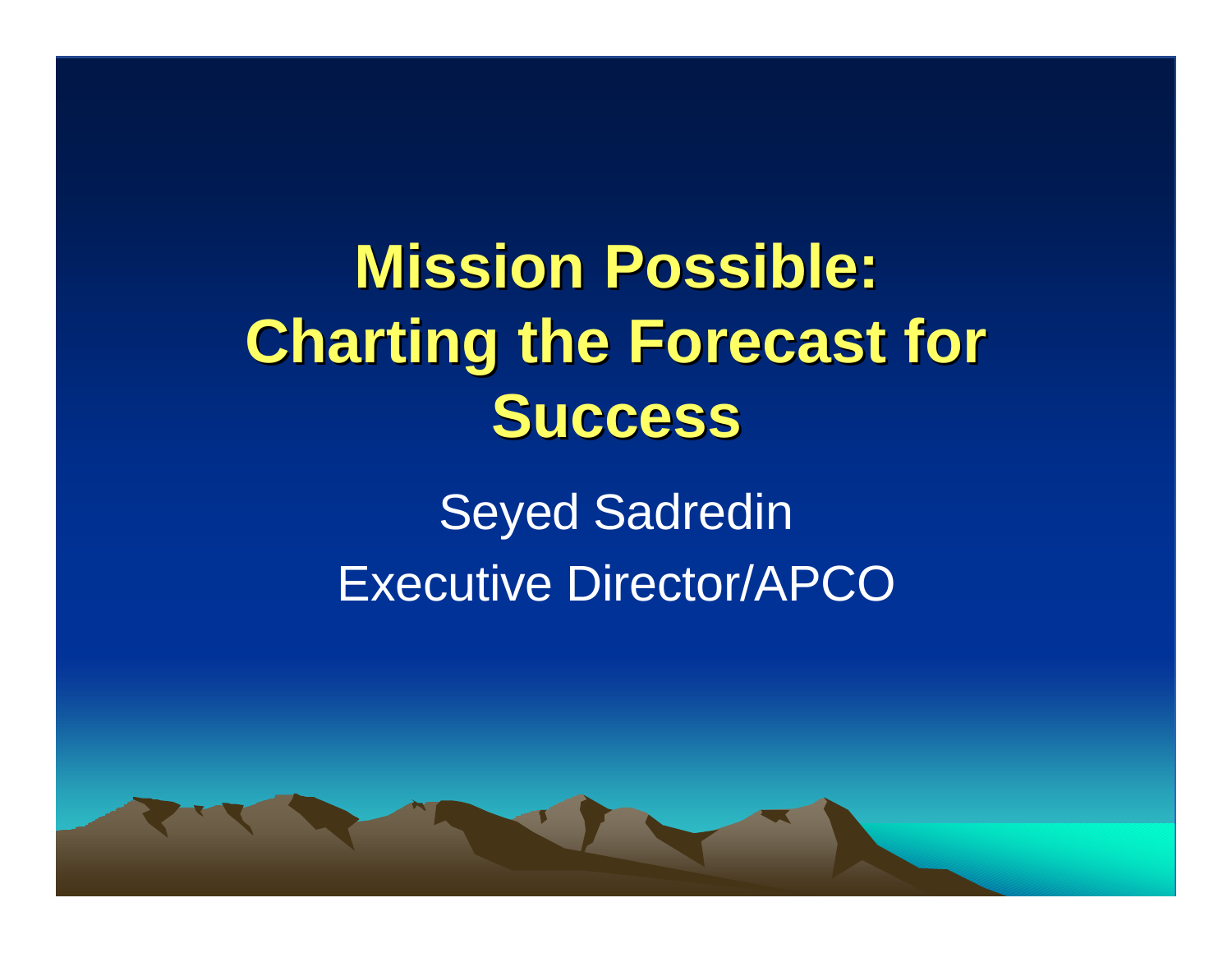#### *78% of NOx emissions and 42% of ROG emissions in 2005 were from mobile sources.*

**Nitrogen Oxides (NOx)**

**Reactive Organic Gases (ROG)**

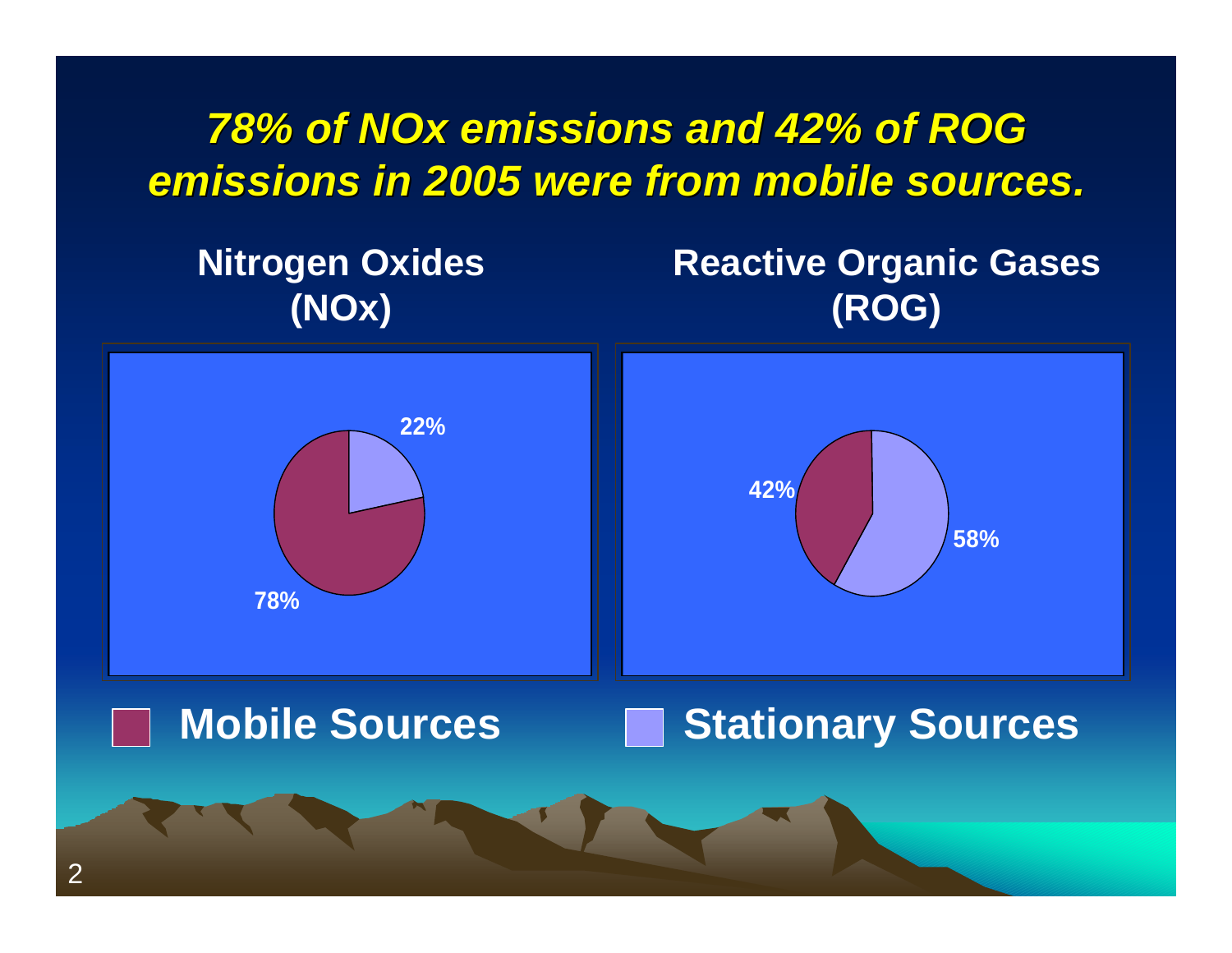#### **Past Efforts to Reduce Air Pollution by Region**

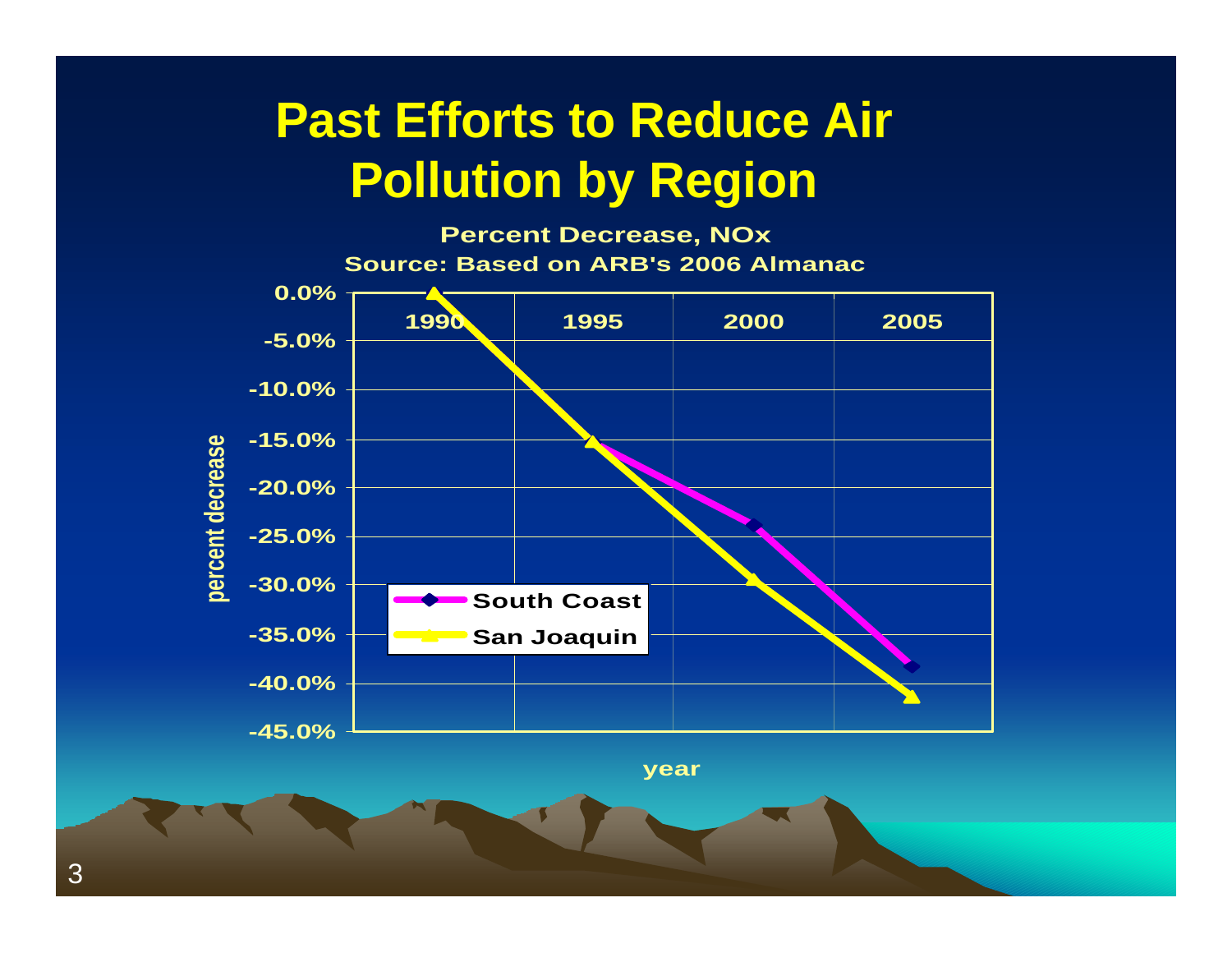## **60% Reduction in Emissions: How Difficult?**

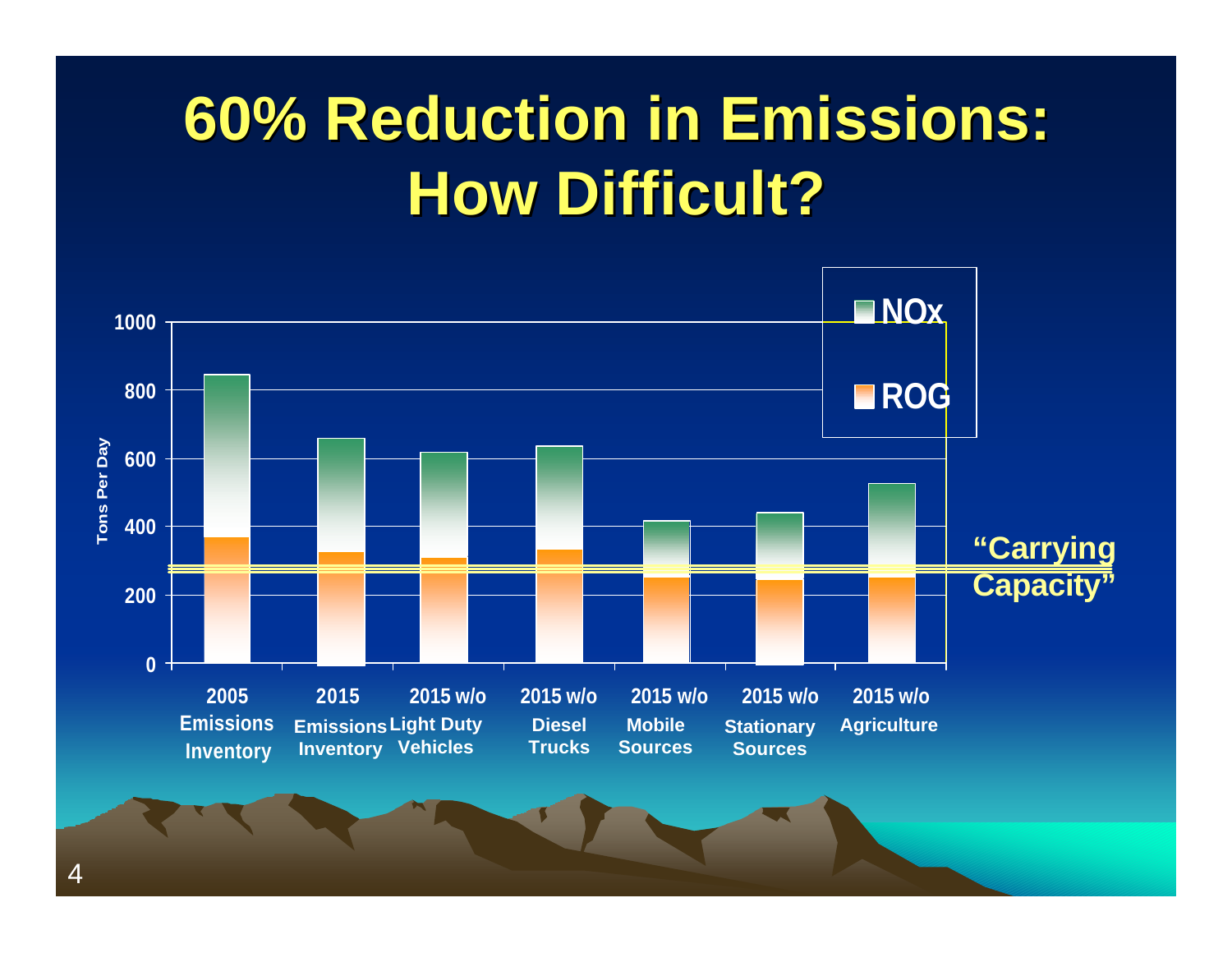## **How soon can we meet the standard?**